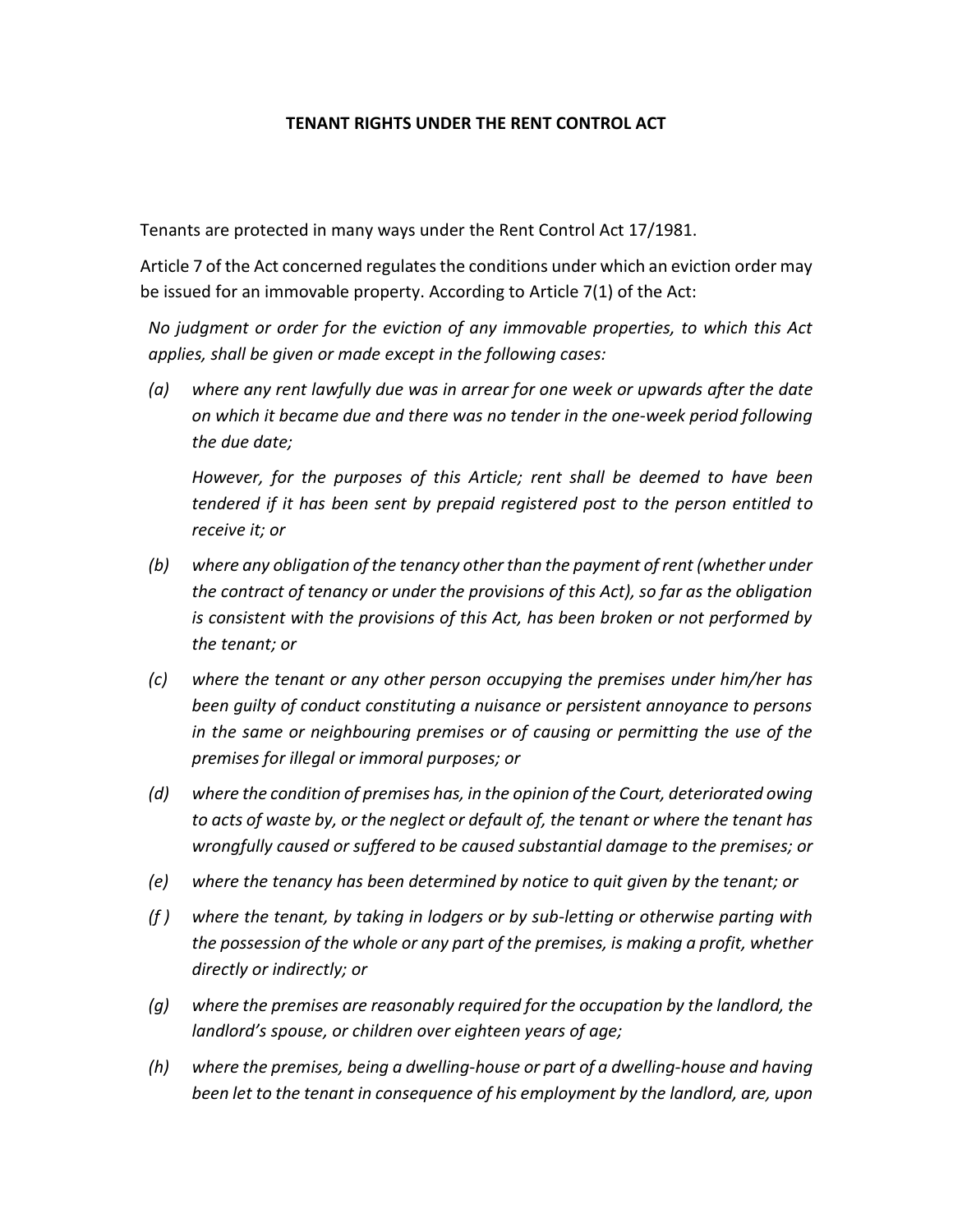*such employment having come to an end, reasonably required by the landlord for occupation as a residence for some person engaged in his whole time employment; or*

- *(ı) where the premises are required by the landlord for the alteration, reconstruction or demolition, and the Court is satisfied that the landlord has, where necessary, obtained the necessary permit for such alteration, reconstruction or demolition and has given to the tenant not less than one month's notice in writing to vacate the premises;*
- *(i) where vacant possession of the premises is required in order to carry out a scheme of development or redevelopment under any Town Planning Law in force for the time being; or*
- *(j) where the premises or any part thereof have been compulsorily acquired under the Land Acquisition Law or under any other law empowering the compulsory acquisition of property; or*
- *(k) where the premises are reasonably required for the purpose of the execution of the statutory duties or powers of a local authority or for any purpose which in the opinion of the Court is in the public interest, or*
- *(1) in any other case where the Court considers it reasonable that such a judgment or order be given or made and is satisfied that suitable alternative accommodation is available for the tenant or will be available for him/her when the judgment or order takes effect.*

The landlord may evict the tenant in accordance with the reasons stated above. However, the primary requirement for the tenant to be evicted on any of the evacuation grounds referred to in Article 7 of the Act is that the tenant has become a legal tenant.

The tenancy will be terminated when the lease period ends. It may be terminated earlier in accordance with the terms of the lease.

## **It is therefore not possible for a tenant to be evicted before the lease expires or without terminating the tenancy under the terms of the lease, even if there are legal grounds for eviction.**

The landlord cannot arbitrarily terminate the tenancy. A tenancy agreement can only be terminated when the lease period ends. It may be terminated earlier in accordance with the terms of the lease.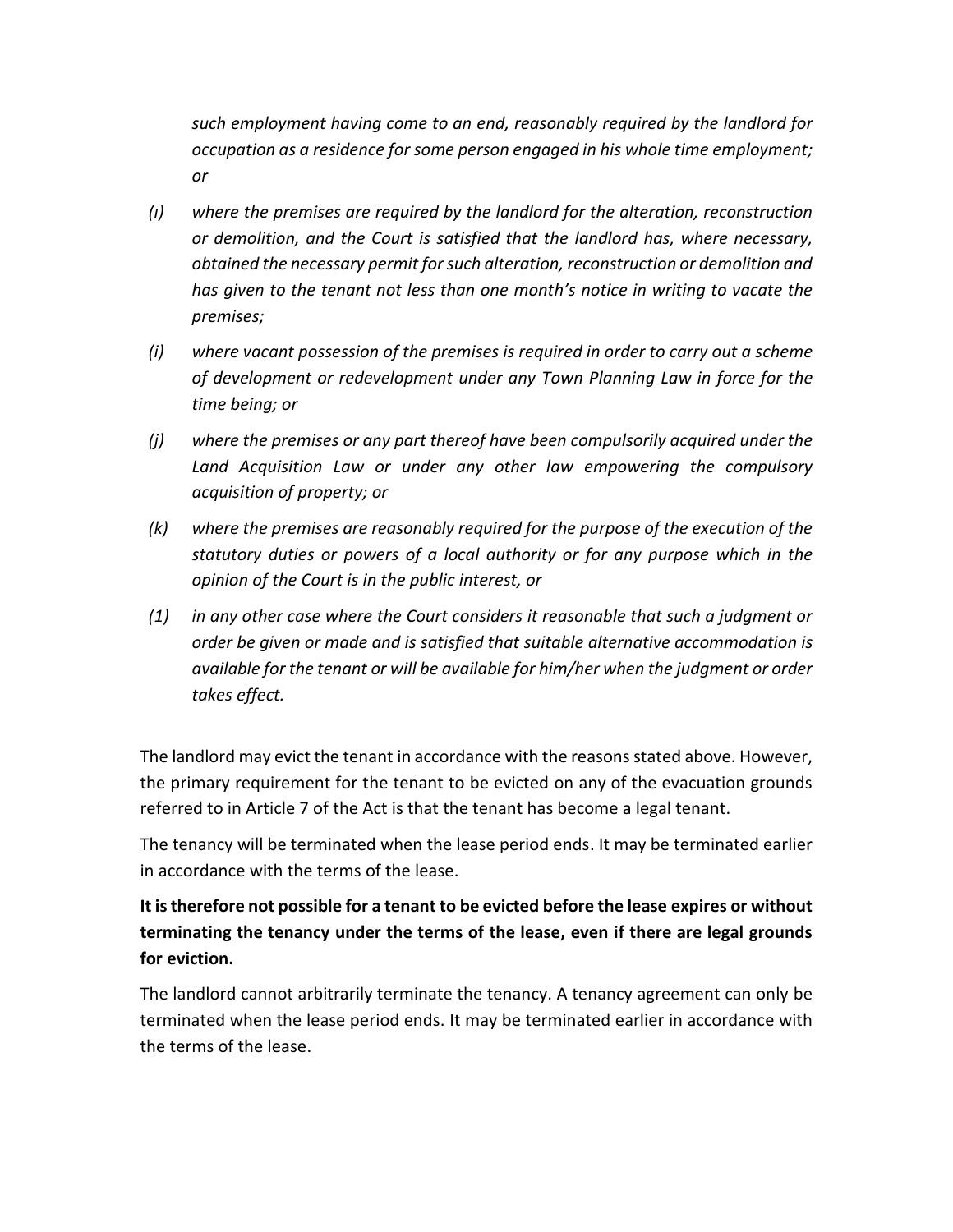**Therefore, any provision that enables the landlord to end the tenancy unilaterally, and without good cause, should not be included in the tenancy agreement. The landlord should not be entitled to such rights under contractual provisions.**

The expiration of the lease period or termination of the tenancy earlier by the landlord in accordance with the terms of the lease does not constitute an absolute cause for eviction.

In the absence of any of the reasons for the eviction referred to in the Act concerned, it is not possible to evict the tenant, even if the lease period ends or the tenancy is terminated by the landlord earlier.

In the event that the lease period ends or the tenancy is terminated by the landlord earlier, the tenant will acquire the 'legal tenant' status under the relevant act and cannot be evicted from the relevant premise if none of the reasons for eviction exist. Pursuant to the terms of the tenancy agreement that has expired, legal tenants continue to have all the rights they have by the lease, providing they are subject to the provisions set forth in the lease. **Therefore, the expiration of the lease period or termination of the tenancy earlier by the landlord in accordance with the terms of the lease does not constitute an absolute cause for eviction.**

For example, let's assume the signed tenancy agreement contains a clause stating that the monthly rent must be paid in full on the first of each month and that the landlord has a right to end the tenancy agreement and to make a claim for the eviction of the tenant in cases where the rent is more than three days in arrears.

1- Late or partial payment of rent is another reason for an eviction in accordance with the Act concerned. In many rental agreements, the landlord is granted the right to terminate the tenancy if the rent is not paid on time and in full. If the tenant does not pay his/her rent, an additional period of one week from the due date is granted to the tenant under the Rent Control Act 17/1981. If the tenant pays or tenders the rent within this one-week period, s/he cannot be evicted for nonpayment. It is of no significance that there is a different clause in the lease in this regard. In case of a discrepancy between the applicable law and the lease, the law shall prevail. For this reason, the tenant, provided that s/he pays the rent within one week from the due date, may terminate the lease regardless of the terms of the lease, but this does not constitute a reason for the eviction.